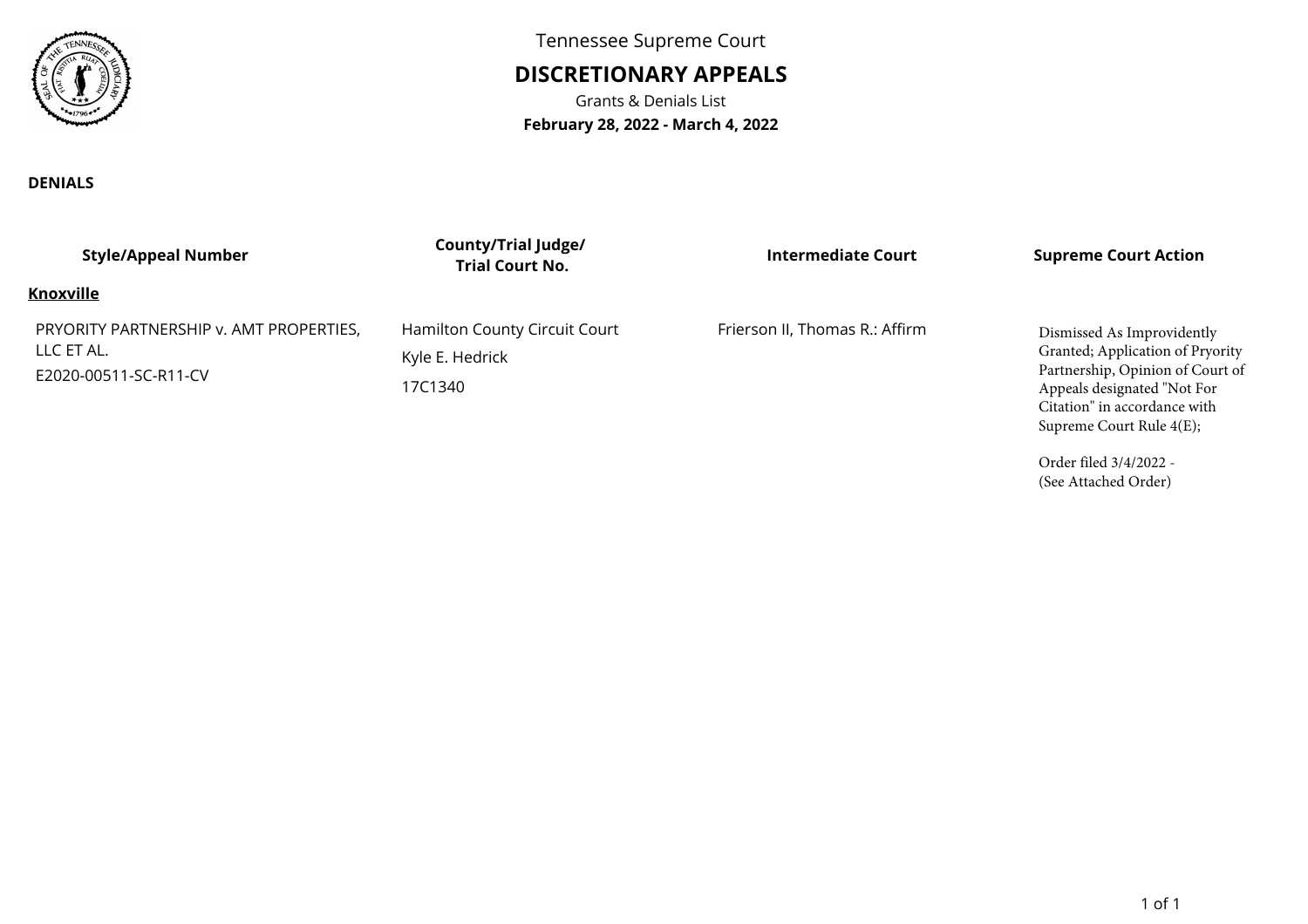## IN THE SUPREME COURT OF TENNESSEE AT KNOXVILLE

## **PRYORITY PARTNERSHIP v. AMT PROPERTIES, LLC ET AL.**

**Circuit Court for Hamilton County No. 17C1340**

**No. E2020-00511-SC-R11-CV \_\_\_\_\_\_\_\_\_\_\_\_\_\_\_\_\_\_\_\_\_\_\_\_\_\_\_\_\_\_\_\_\_\_\_**

**\_\_\_\_\_\_\_\_\_\_\_\_\_\_\_\_\_\_\_\_\_\_\_\_\_\_\_\_\_\_\_\_\_\_\_**

## **ORDER**

By order filed August 6, 2021, the Court granted the application for permission to appeal of Pryority Partnership with respect to two issues only:

1. Whether the affirmative defense of comparative fault is applicable to a negligent misrepresentation cause of action in which the conduct of the plaintiff constituting the basis for that defense also pertains to the justifiable reliance element of the negligent misrepresentation cause of action?

2. Whether the rules of contract construction may be applied to an ambiguous contractual attorney's fee provision to determine the intent of that provision and conclude that it is enforceable?

The Court denied review with respect to the issue of the amount of damages for the breach of lease claim.

By order filed January 27, 2022, the Court directed the parties to file supplemental briefs addressing the following question:

Is it appropriate or necessary for this Court to consider Issue 1 related to the negligent misrepresentation claim in light of 1) the trial court's award of the same amount of damages for the breach of lease and negligent misrepresentation claims; 2) Pryority Partnership's decision not to appeal the trial court's judgment that Pryority materially breached the lease; 3) the Court of Appeals' judgment affirming the trial court's award of damages for the breach of lease claim; and 4) this Court's denial of Pryority's application for permission to appeal the issue of the amount of damages for the breach of lease claim?